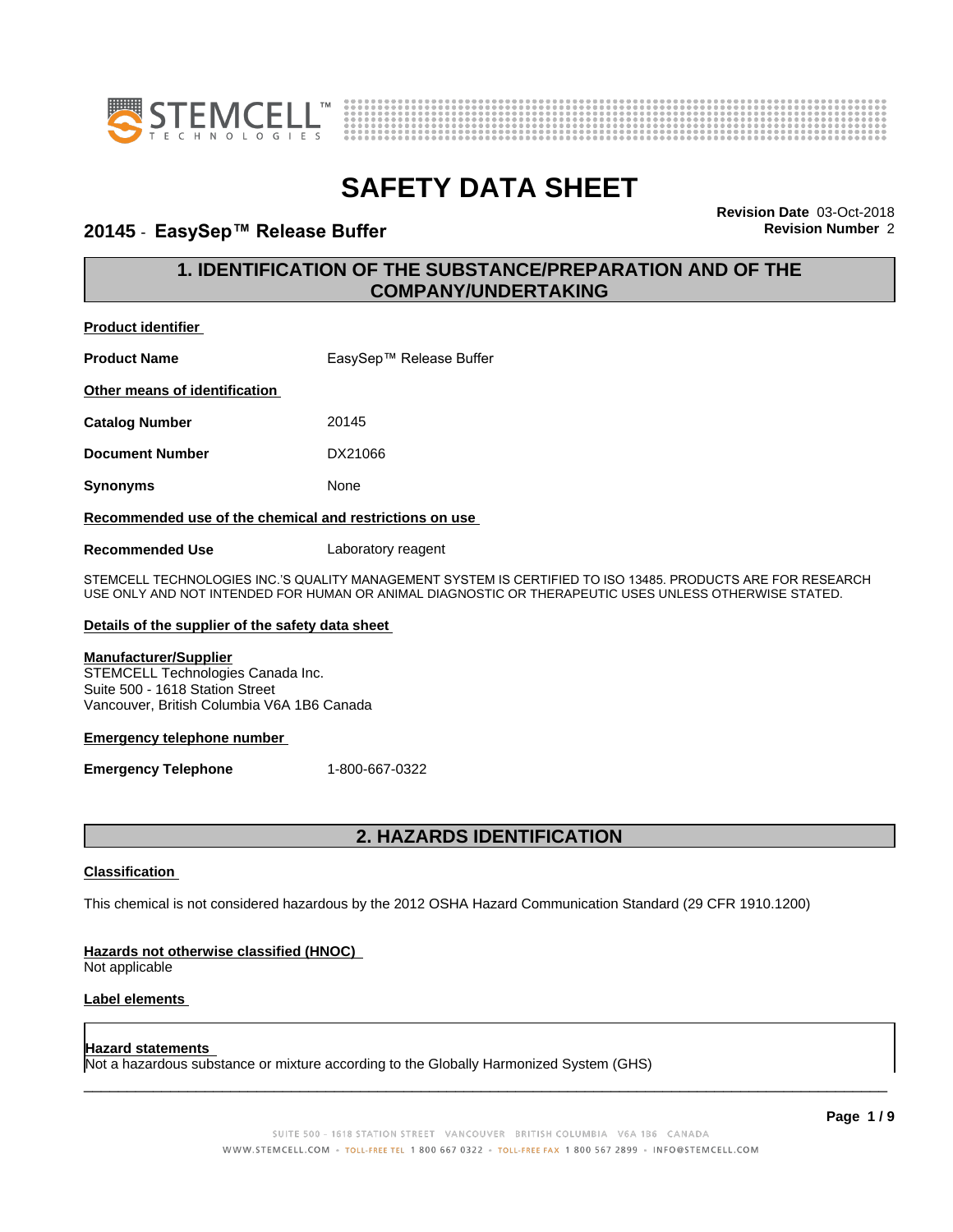



# \_\_\_\_\_\_\_\_\_\_\_\_\_\_\_\_\_\_\_\_\_\_\_\_\_\_\_\_\_\_\_\_\_\_\_\_\_\_\_\_\_\_\_\_\_\_\_\_\_\_\_\_\_\_\_\_\_\_\_\_\_\_\_\_\_\_\_\_\_\_\_\_\_\_\_\_\_\_\_\_\_\_\_\_\_\_\_\_\_\_\_\_\_ **Revision Date** 03-Oct-2018 **20145 ⋅ EasySep™ Release Buffer Review Accord Propose Revision Number** 2

The product contains no substances which at their given concentration, are considered to be hazardous to health.

**Appearance** Clear **Physical state** Liquid **Odor No information available Appearance** Clear

### **Other Information**

Not applicable

#### **Unknown acute toxicity** 10 % of the mixture consists of ingredient(s) of unknown toxicity

0 % of the mixture consists of ingredient(s) of unknown acute oral toxicity

10 % of the mixture consists of ingredient(s) of unknown acute dermal toxicity

10 % of the mixture consists of ingredient(s) of unknown acute inhalation toxicity (gas)

10 % of the mixture consists of ingredient(s) of unknown acute inhalation toxicity (vapor)

10 % of the mixture consists of ingredient(s) of unknown acute inhalation toxicity (dust/mist)

#### **3. COMPOSITION/INFORMATION ON INGREDIENTS**

#### **Substance**

Not applicable.

#### **Mixture**

Not a hazardous substance or mixture according to the Globally Harmonized System (GHS)

\*The exact percentage (concentration) ofcomposition has been withheld as a trade secret.

#### **4. FIRST AID MEASURES**

#### **Description of first aid measures**

| <b>Inhalation</b>   | Remove to fresh air.                                                                                                    |  |
|---------------------|-------------------------------------------------------------------------------------------------------------------------|--|
| Eye contact         | Rinse thoroughly with plenty of water for at least 15 minutes, lifting lower and upper eyelids.<br>Consult a physician. |  |
| <b>Skin contact</b> | Wash skin with soap and water.                                                                                          |  |
| Ingestion           | Clean mouth with water and drink afterwards plenty of water.                                                            |  |
|                     |                                                                                                                         |  |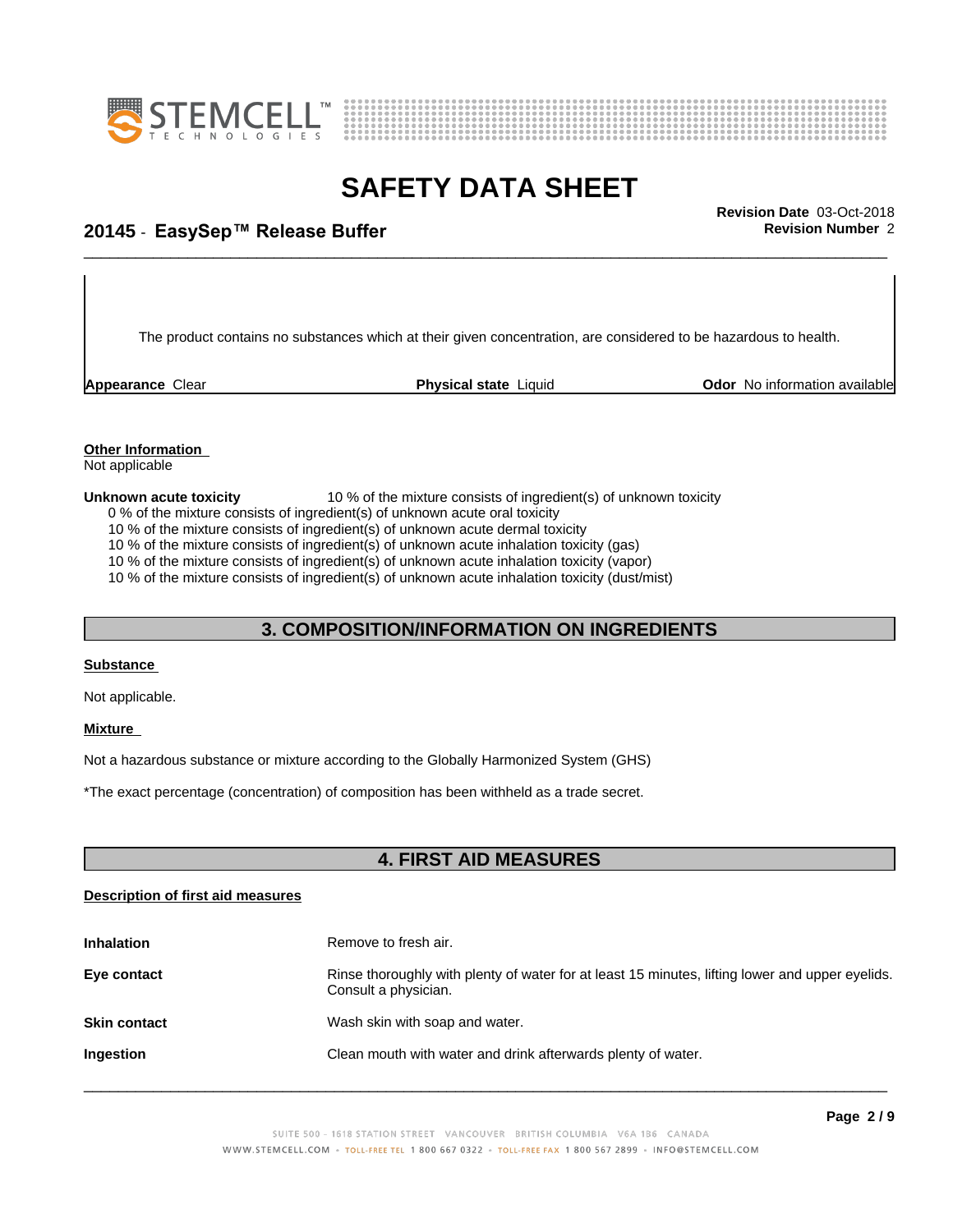



# \_\_\_\_\_\_\_\_\_\_\_\_\_\_\_\_\_\_\_\_\_\_\_\_\_\_\_\_\_\_\_\_\_\_\_\_\_\_\_\_\_\_\_\_\_\_\_\_\_\_\_\_\_\_\_\_\_\_\_\_\_\_\_\_\_\_\_\_\_\_\_\_\_\_\_\_\_\_\_\_\_\_\_\_\_\_\_\_\_\_\_\_\_ **Revision Date** 03-Oct-2018 **20145 ⋅ EasySep™ Release Buffer Review Accord Propose Revision Number** 2

| Most important symptoms and effects, both acute and delayed                                                      |                                                                                                                                       |  |
|------------------------------------------------------------------------------------------------------------------|---------------------------------------------------------------------------------------------------------------------------------------|--|
| <b>Symptoms</b>                                                                                                  | No information available.                                                                                                             |  |
| Indication of any immediate medical attention and special treatment needed                                       |                                                                                                                                       |  |
| Note to physicians                                                                                               | Treat symptomatically.                                                                                                                |  |
|                                                                                                                  | <b>5. FIRE-FIGHTING MEASURES</b>                                                                                                      |  |
| <b>Suitable Extinguishing Media</b>                                                                              | Use extinguishing measures that are appropriate to local circumstances and the<br>surrounding environment.                            |  |
| Unsuitable extinguishing media                                                                                   | CAUTION: Use of water spray when fighting fire may be inefficient.                                                                    |  |
| Specific hazards arising from the<br>chemical                                                                    | No information available.                                                                                                             |  |
| <b>Explosion data</b><br><b>Sensitivity to Mechanical Impact None.</b><br><b>Sensitivity to Static Discharge</b> | None.                                                                                                                                 |  |
| Special protective equipment for<br>fire-fighters                                                                | Firefighters should wear self-contained breathing apparatus and full firefighting turnout<br>gear. Use personal protection equipment. |  |
|                                                                                                                  | <b>6. ACCIDENTAL RELEASE MEASURES</b>                                                                                                 |  |
|                                                                                                                  | Personal precautions, protective equipment and emergency procedures                                                                   |  |

**Personal precautions** Ensure adequate ventilation.

**Environmental precautions Environmental precautions** See Section 12 for additional Ecological Information. **Methods and material for containment and cleaning up Methods for containment** Prevent further leakage or spillage if safe to do so. **Methods for cleaning up** Pick up and transfer to properly labeled containers. **Prevention of secondary hazards** Clean contaminated objects and areas thoroughly observing environmental regulations.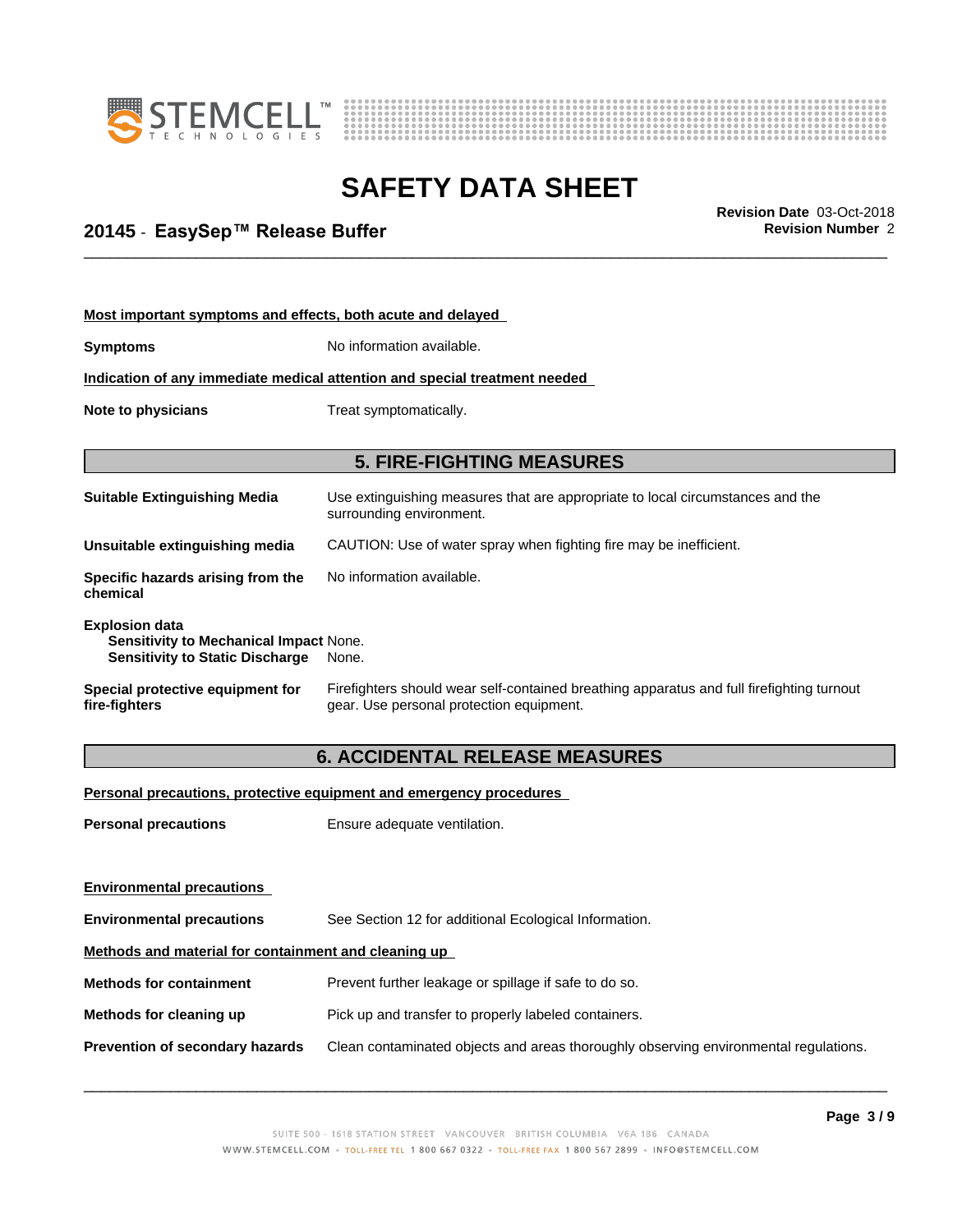



# \_\_\_\_\_\_\_\_\_\_\_\_\_\_\_\_\_\_\_\_\_\_\_\_\_\_\_\_\_\_\_\_\_\_\_\_\_\_\_\_\_\_\_\_\_\_\_\_\_\_\_\_\_\_\_\_\_\_\_\_\_\_\_\_\_\_\_\_\_\_\_\_\_\_\_\_\_\_\_\_\_\_\_\_\_\_\_\_\_\_\_\_\_ **Revision Date** 03-Oct-2018 **20145 ⋅ EasySep™ Release Buffer Review Accord Propose Revision Number** 2

|                                                              | 7. HANDLING AND STORAGE                                                                                                                                                     |
|--------------------------------------------------------------|-----------------------------------------------------------------------------------------------------------------------------------------------------------------------------|
| <b>Precautions for safe handling</b>                         |                                                                                                                                                                             |
| Advice on safe handling                                      | Handle in accordance with good industrial hygiene and safety practice.                                                                                                      |
| Conditions for safe storage, including any incompatibilities |                                                                                                                                                                             |
| <b>Storage Conditions</b>                                    | Keep containers tightly closed in a dry, cool and well-ventilated place.                                                                                                    |
|                                                              | 8. EXPOSURE CONTROLS/PERSONAL PROTECTION                                                                                                                                    |
| <b>Control parameters</b>                                    |                                                                                                                                                                             |
| <b>Exposure Limits</b>                                       | This product, as supplied, does not contain any hazardous materials with occupational<br>exposure limits established by the region specific regulatory bodies.              |
| <b>Appropriate engineering controls</b>                      |                                                                                                                                                                             |
| <b>Engineering controls</b>                                  | <b>Showers</b><br>Eyewash stations<br>Ventilation systems.                                                                                                                  |
|                                                              | Individual protection measures, such as personal protective equipment                                                                                                       |
| <b>Eye/face protection</b>                                   | No special protective equipment required.                                                                                                                                   |
| Skin and body protection                                     | No special protective equipment required.                                                                                                                                   |
| <b>Respiratory protection</b>                                | No protective equipment is needed under normal use conditions. If exposure limits are<br>exceeded or irritation is experienced, ventilation and evacuation may be required. |
| <b>General hygiene considerations</b>                        | Handle in accordance with good industrial hygiene and safety practice.                                                                                                      |

### **9. PHYSICAL AND CHEMICAL PROPERTIES**

**Information on basic physical and chemical properties Physical state** Liquid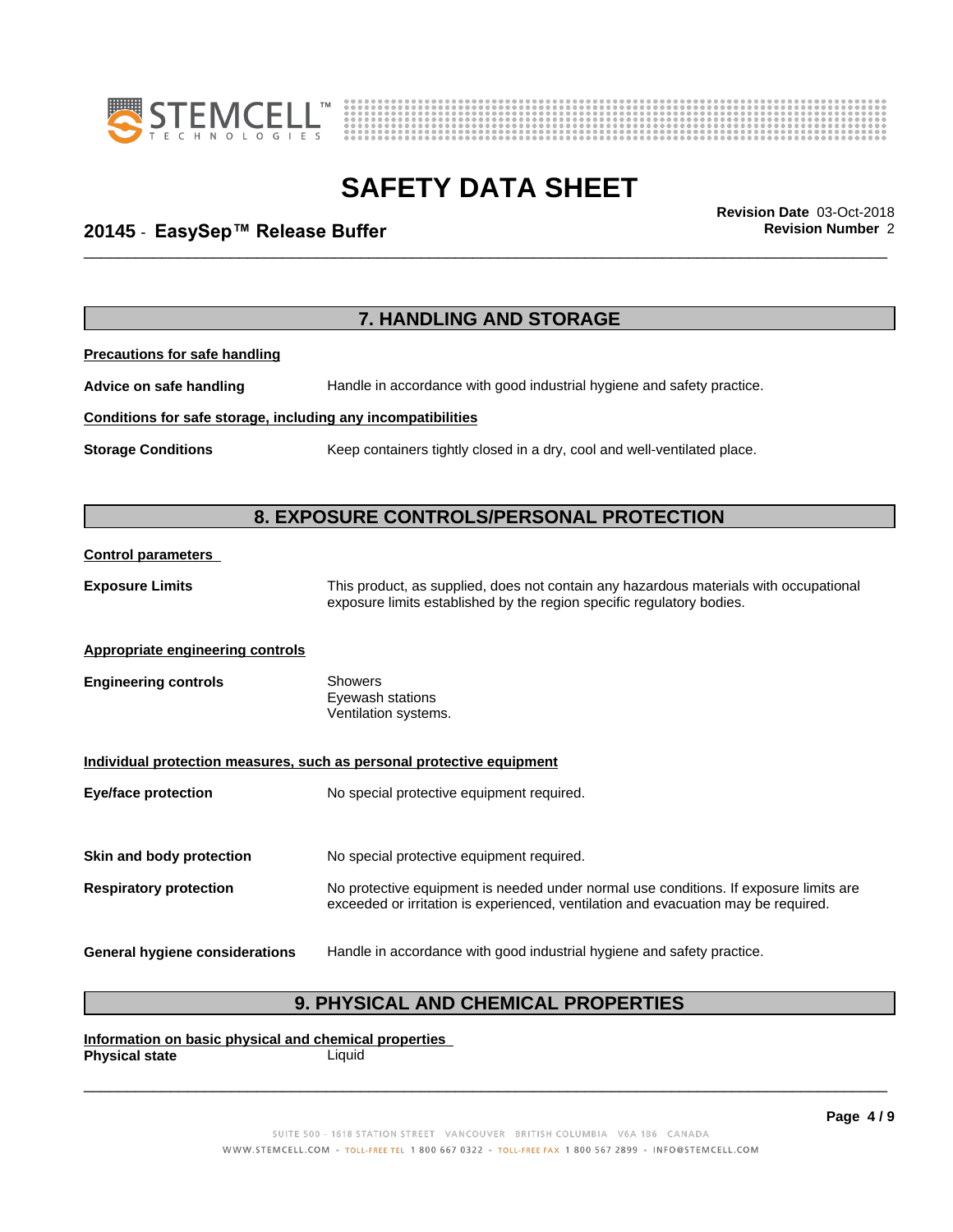



# \_\_\_\_\_\_\_\_\_\_\_\_\_\_\_\_\_\_\_\_\_\_\_\_\_\_\_\_\_\_\_\_\_\_\_\_\_\_\_\_\_\_\_\_\_\_\_\_\_\_\_\_\_\_\_\_\_\_\_\_\_\_\_\_\_\_\_\_\_\_\_\_\_\_\_\_\_\_\_\_\_\_\_\_\_\_\_\_\_\_\_\_\_ **Revision Date** 03-Oct-2018 **20145 ⋅ EasySep™ Release Buffer Review Accord Propose Revision Number** 2

**Appearance** Clear

**Explosive properties** No information available **Oxidizing properties** No information available **pH** No data available None known **Melting point / freezing point** No data available None known **Boiling point / boiling range** No data available **None known**<br>
No data available **None known**<br>
No data available **None known Flash point**<br> **Flash point**<br> **Evaporation rate** No data available None known<br>
None known **Evaporation rate Conservential School and None Conservential Arist Arist Conservential Conservential Arist Mone known**<br> **Flammability (solid. gas)** No data available **None known Flammability (solid, gas)** No data available None known<br> **Flammability Limit in Air** None Known **Flammability Limit in Air Upper flammability limit:** No data available **Lower flammability limit: Vapor pressure No data available and the None known**<br> **Vapor density No data available None known**<br>
No data available **None known Vapor density No data available None known**<br> **Relative density No data available None known**<br>
None known **Relative density No data available None known**<br> **Water solubility No data available None known**<br>
No data available **Water solubility No data available**<br> **Solubility in other solvents** No data available **Solubility in other solvents** No data available **None known**<br> **Partition coefficient** No data available None known **Partition coefficient**<br> **Autoignition temperature** No data available None known<br>
None known **Autoignition temperature No data available None known**<br> **Decomposition temperature** No data available **None known**<br>
None known **Decomposition temperature** No data available None known<br> **Kinematic viscosity** No data available None known **Kinematic viscosity Dynamic viscosity No data available None known** 

**Other Information**

**Color** No information available **Odor** No information available<br> **Odor threshold** Mo information available **No information available** 

**Softening point No information available**<br> **Molecular weight No information available Molecular weight Molecular is a structure of the No information available Molecular formula Molecular System Molecular formula No information available**<br>**VOC Content (%)** No information available **VOC Content (%)** No information available **Liquid Density** No information available **Bulk density** No information available

#### **Property Remarks •Method Values Remarks** •Method

#### **10. STABILITY AND REACTIVITY**

| <b>Reactivity</b>                                                       | No information available.                 |
|-------------------------------------------------------------------------|-------------------------------------------|
| <b>Chemical stability</b>                                               | Stable under normal conditions.           |
| <b>Possibility of hazardous reactions</b> None under normal processing. |                                           |
| <b>Conditions to avoid</b>                                              | None known based on information supplied. |
| Incompatible materials                                                  | None known based on information supplied. |
|                                                                         |                                           |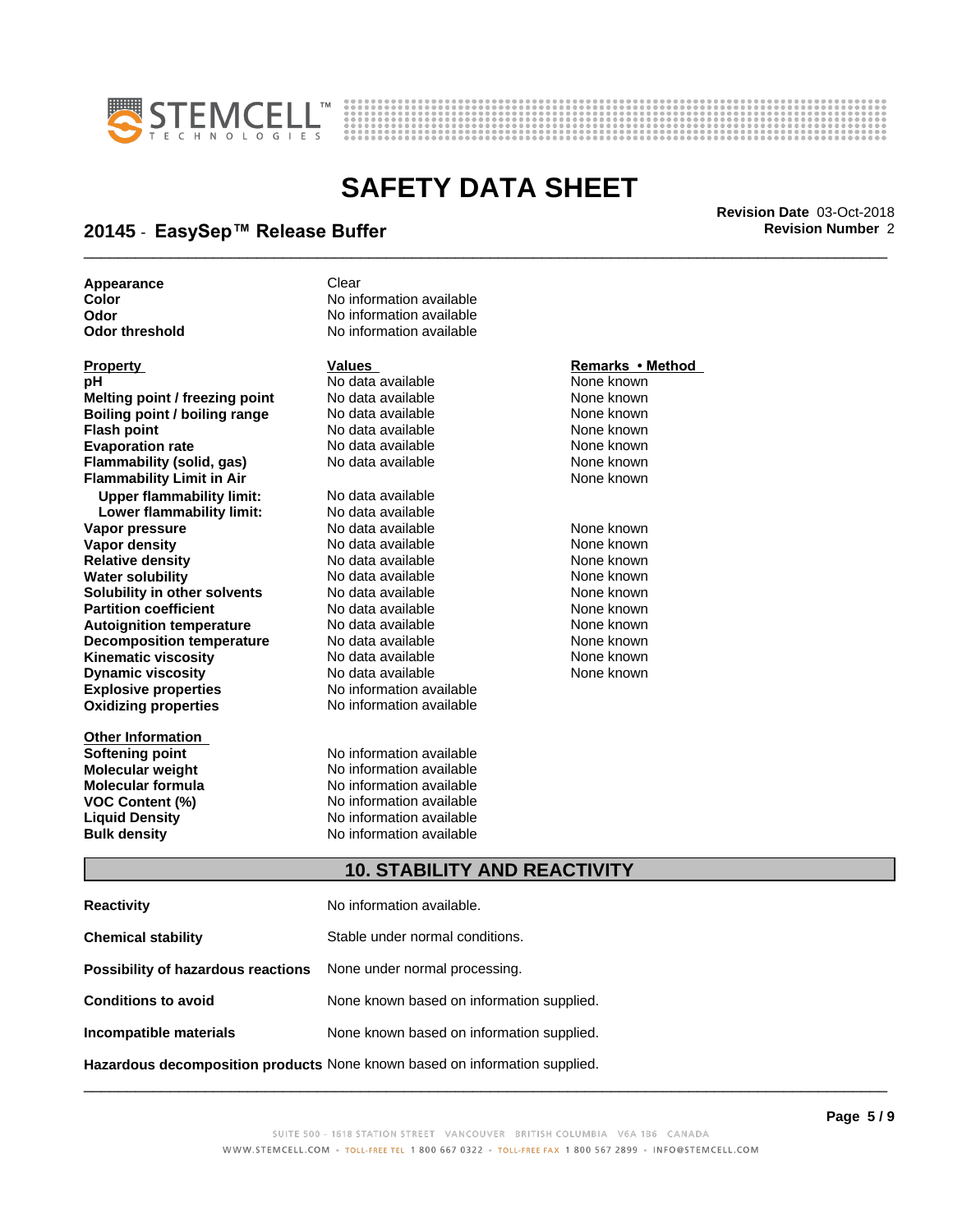



# \_\_\_\_\_\_\_\_\_\_\_\_\_\_\_\_\_\_\_\_\_\_\_\_\_\_\_\_\_\_\_\_\_\_\_\_\_\_\_\_\_\_\_\_\_\_\_\_\_\_\_\_\_\_\_\_\_\_\_\_\_\_\_\_\_\_\_\_\_\_\_\_\_\_\_\_\_\_\_\_\_\_\_\_\_\_\_\_\_\_\_\_\_ **Revision Date** 03-Oct-2018 **20145 ⋅ EasySep™ Release Buffer Review Accord Propose Revision Number** 2

|                                          | <b>11. TOXICOLOGICAL INFORMATION</b>                                                                                                                                                                                                                                                                                                                                                                                                                                                                                           |  |
|------------------------------------------|--------------------------------------------------------------------------------------------------------------------------------------------------------------------------------------------------------------------------------------------------------------------------------------------------------------------------------------------------------------------------------------------------------------------------------------------------------------------------------------------------------------------------------|--|
| Information on likely routes of exposure |                                                                                                                                                                                                                                                                                                                                                                                                                                                                                                                                |  |
| <b>Product Information</b>               |                                                                                                                                                                                                                                                                                                                                                                                                                                                                                                                                |  |
| <b>Inhalation</b>                        | Specific test data for the substance or mixture is not available.                                                                                                                                                                                                                                                                                                                                                                                                                                                              |  |
| Eye contact                              | Specific test data for the substance or mixture is not available.                                                                                                                                                                                                                                                                                                                                                                                                                                                              |  |
| <b>Skin contact</b>                      | Specific test data for the substance or mixture is not available.                                                                                                                                                                                                                                                                                                                                                                                                                                                              |  |
| Ingestion                                | Specific test data for the substance or mixture is not available.                                                                                                                                                                                                                                                                                                                                                                                                                                                              |  |
|                                          | Symptoms related to the physical, chemical and toxicological characteristics                                                                                                                                                                                                                                                                                                                                                                                                                                                   |  |
| <b>Symptoms</b>                          | No information available.                                                                                                                                                                                                                                                                                                                                                                                                                                                                                                      |  |
| <b>Numerical measures of toxicity</b>    |                                                                                                                                                                                                                                                                                                                                                                                                                                                                                                                                |  |
| <b>Acute toxicity</b>                    |                                                                                                                                                                                                                                                                                                                                                                                                                                                                                                                                |  |
| <b>ATEmix (oral)</b>                     | The following values are calculated based on chapter 3.1 of the GHS document.<br>57,000.00 mg/kg                                                                                                                                                                                                                                                                                                                                                                                                                               |  |
| Unknown acute toxicity                   | 10 % of the mixture consists of ingredient(s) of unknown toxicity<br>0 % of the mixture consists of ingredient(s) of unknown acute oral toxicity<br>10 % of the mixture consists of ingredient(s) of unknown acute dermal toxicity<br>10 % of the mixture consists of ingredient(s) of unknown acute inhalation toxicity (gas)<br>10 % of the mixture consists of ingredient(s) of unknown acute inhalation toxicity (vapor)<br>10 % of the mixture consists of ingredient(s) of unknown acute inhalation toxicity (dust/mist) |  |
|                                          | Delayed and immediate effects as well as chronic effects from short and long-term exposure                                                                                                                                                                                                                                                                                                                                                                                                                                     |  |
| <b>Skin corrosion/irritation</b>         | No information available.                                                                                                                                                                                                                                                                                                                                                                                                                                                                                                      |  |
| Serious eye damage/eye irritation        | No information available.                                                                                                                                                                                                                                                                                                                                                                                                                                                                                                      |  |
| Respiratory or skin sensitization        | No information available.                                                                                                                                                                                                                                                                                                                                                                                                                                                                                                      |  |
| <b>Germ cell mutagenicity</b>            | No information available.                                                                                                                                                                                                                                                                                                                                                                                                                                                                                                      |  |
| Carcinogenicity                          | No information available.                                                                                                                                                                                                                                                                                                                                                                                                                                                                                                      |  |
| <b>Reproductive toxicity</b>             | No information available.                                                                                                                                                                                                                                                                                                                                                                                                                                                                                                      |  |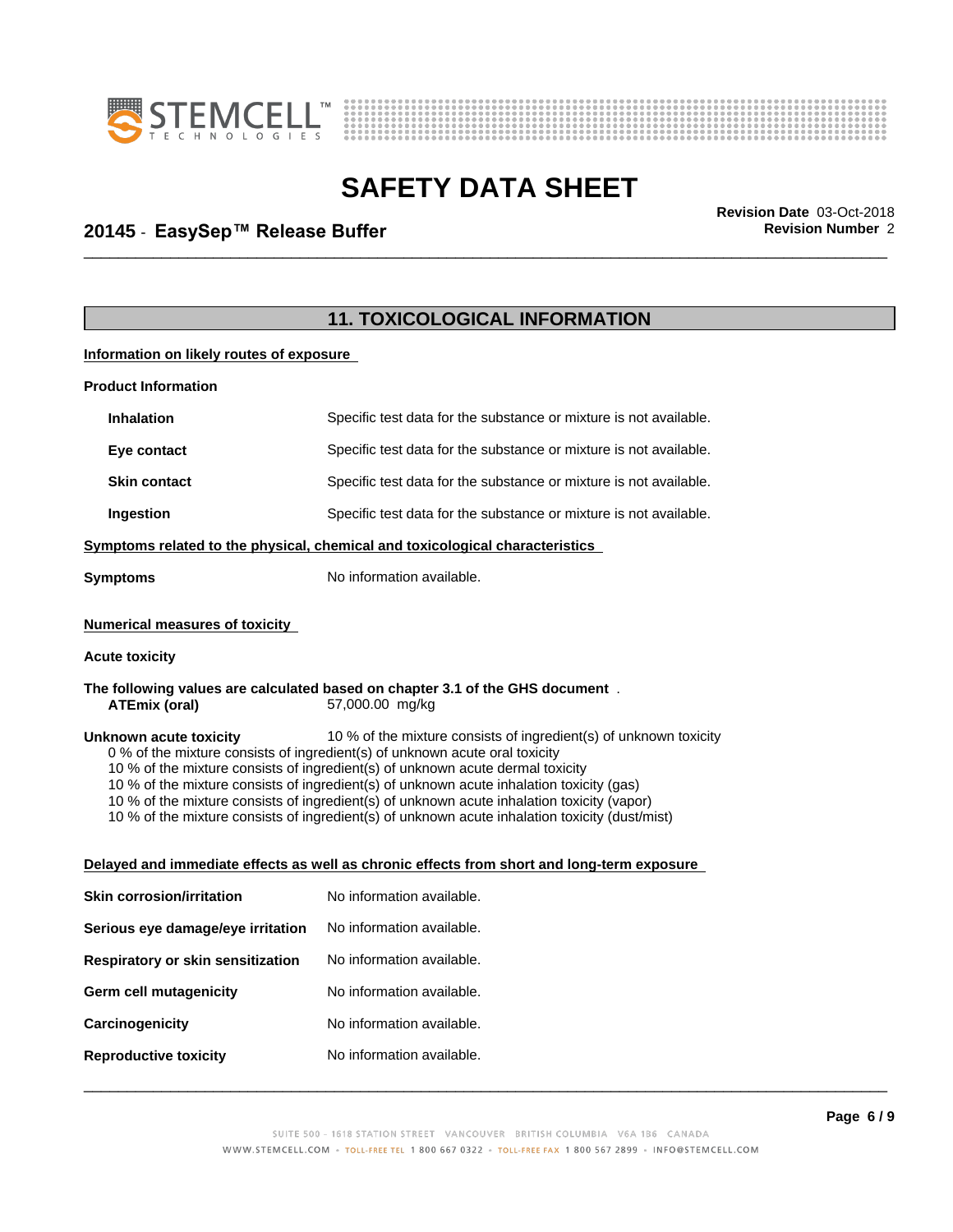



# \_\_\_\_\_\_\_\_\_\_\_\_\_\_\_\_\_\_\_\_\_\_\_\_\_\_\_\_\_\_\_\_\_\_\_\_\_\_\_\_\_\_\_\_\_\_\_\_\_\_\_\_\_\_\_\_\_\_\_\_\_\_\_\_\_\_\_\_\_\_\_\_\_\_\_\_\_\_\_\_\_\_\_\_\_\_\_\_\_\_\_\_\_ **Revision Date** 03-Oct-2018 **20145 ⋅ EasySep™ Release Buffer Review Accord Propose Revision Number** 2

| <b>STOT - single exposure</b> | No information available. |
|-------------------------------|---------------------------|
| STOT - repeated exposure      | No information available. |
| <b>Aspiration hazard</b>      | No information available. |

### **12. ECOLOGICAL INFORMATION**

| Ecotoxicity                          | The environmental impact of this product has not been fully investigated. |
|--------------------------------------|---------------------------------------------------------------------------|
| <b>Persistence and degradability</b> | No information available.                                                 |
| <b>Bioaccumulation</b>               | There is no data for this product.                                        |
| Other adverse effects                | No information available.                                                 |

### **13. DISPOSAL CONSIDERATIONS**

| Waste treatment methods                |                                                                                                                    |  |
|----------------------------------------|--------------------------------------------------------------------------------------------------------------------|--|
| Waste from residues/unused<br>products | Dispose of in accordance with local regulations. Dispose of waste in accordance with<br>environmental legislation. |  |
| <b>Contaminated packaging</b>          | Do not reuse empty containers.                                                                                     |  |

#### **14. TRANSPORT INFORMATION**

| <b>DOT</b>  | Not regulated |
|-------------|---------------|
| <b>TDG</b>  | Not regulated |
| <b>MEX</b>  | Not regulated |
| ICAO (air)  | Not regulated |
| <b>IATA</b> | Not regulated |
| <b>IMDG</b> | Not regulated |
|             |               |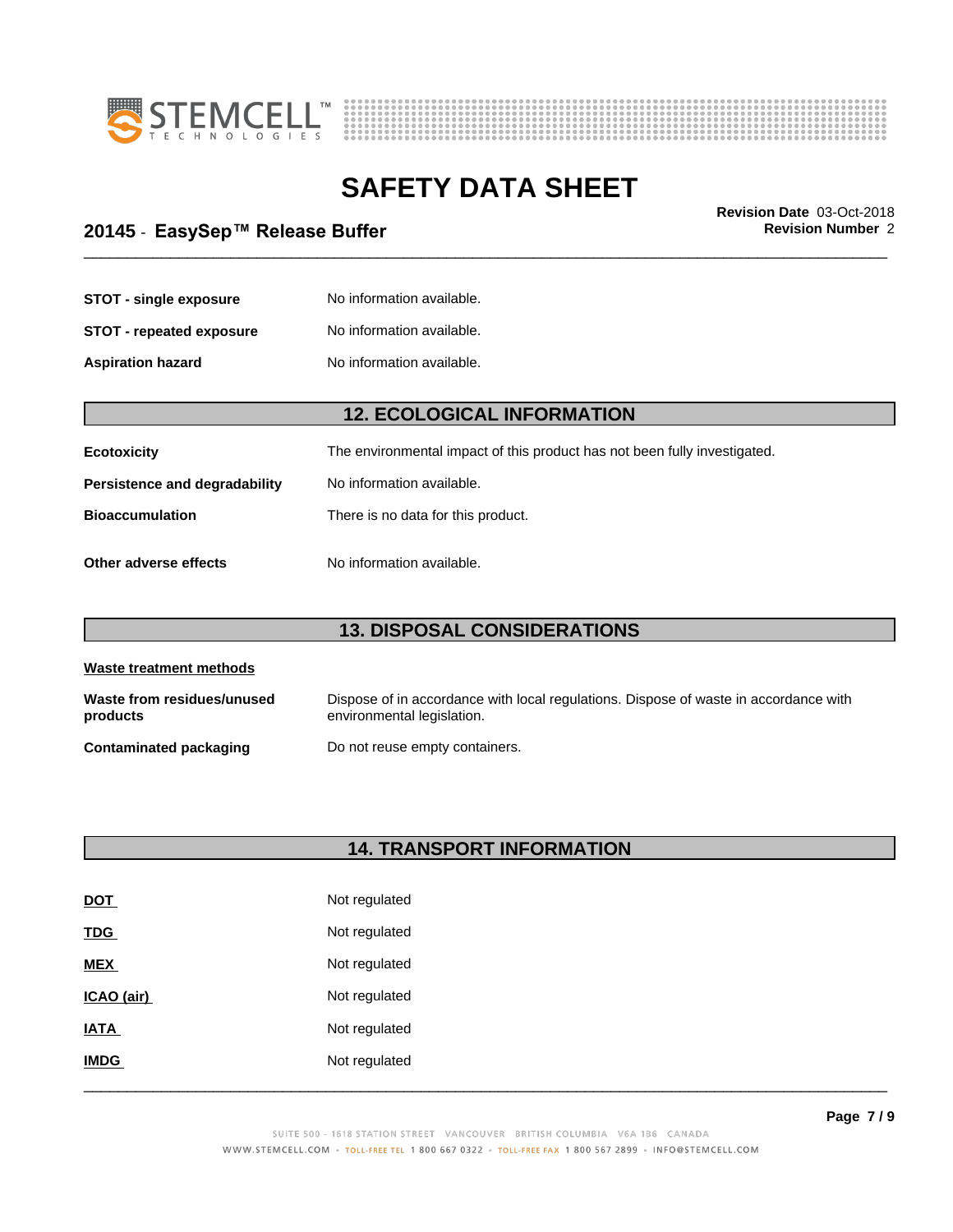



# \_\_\_\_\_\_\_\_\_\_\_\_\_\_\_\_\_\_\_\_\_\_\_\_\_\_\_\_\_\_\_\_\_\_\_\_\_\_\_\_\_\_\_\_\_\_\_\_\_\_\_\_\_\_\_\_\_\_\_\_\_\_\_\_\_\_\_\_\_\_\_\_\_\_\_\_\_\_\_\_\_\_\_\_\_\_\_\_\_\_\_\_\_ **Revision Date** 03-Oct-2018 **20145 ⋅ EasySep™ Release Buffer Review Accord Propose Revision Number** 2

| <b>RID</b> | Not regulated |
|------------|---------------|
|            |               |

**ADR** Not regulated

#### **ADN** Not regulated

| <b>15. REGULATORY INFORMATION</b> |
|-----------------------------------|
|                                   |
| Complies                          |
| Complies                          |
| Does not comply                   |
| Does not comply                   |
| Complies                          |
| Complies                          |
| Complies                          |
| Complies                          |
|                                   |

 **Legend:**

 **TSCA** - United States Toxic Substances Control Act Section 8(b) Inventory

 **DSL/NDSL** - Canadian Domestic Substances List/Non-Domestic Substances List

 **EINECS/ELINCS** - European Inventory of Existing Chemical Substances/European List of Notified Chemical Substances

 **ENCS** - Japan Existing and New Chemical Substances

 **IECSC** - China Inventory of Existing Chemical Substances

 **KECL** - Korean Existing and Evaluated Chemical Substances

 **PICCS** - Philippines Inventory of Chemicals and Chemical Substances

 **AICS** - Australian Inventory of Chemical Substances

#### **US Federal Regulations**

#### **SARA 313**

Section 313 of Title III of the Superfund Amendments and Reauthorization Act of 1986 (SARA). This product does not contain any chemicals which are subject to the reporting requirements of the Act and Title 40 of the Code of Federal Regulations, Part 372.

#### **SARA 311/312 Hazard Categories**

| Acute health hazard               | No |
|-----------------------------------|----|
| <b>Chronic Health Hazard</b>      | No |
| Fire hazard                       | N٥ |
| Sudden release of pressure hazard | No |
| <b>Reactive Hazard</b>            | N٥ |

#### **CWA (Clean WaterAct)**

This product does not contain any substances regulated as pollutants pursuant to the Clean Water Act (40 CFR 122.21 and 40 CFR 122.42).

#### **CERCLA**

This material, as supplied, does not contain any substances regulated as hazardous substances under the Comprehensive